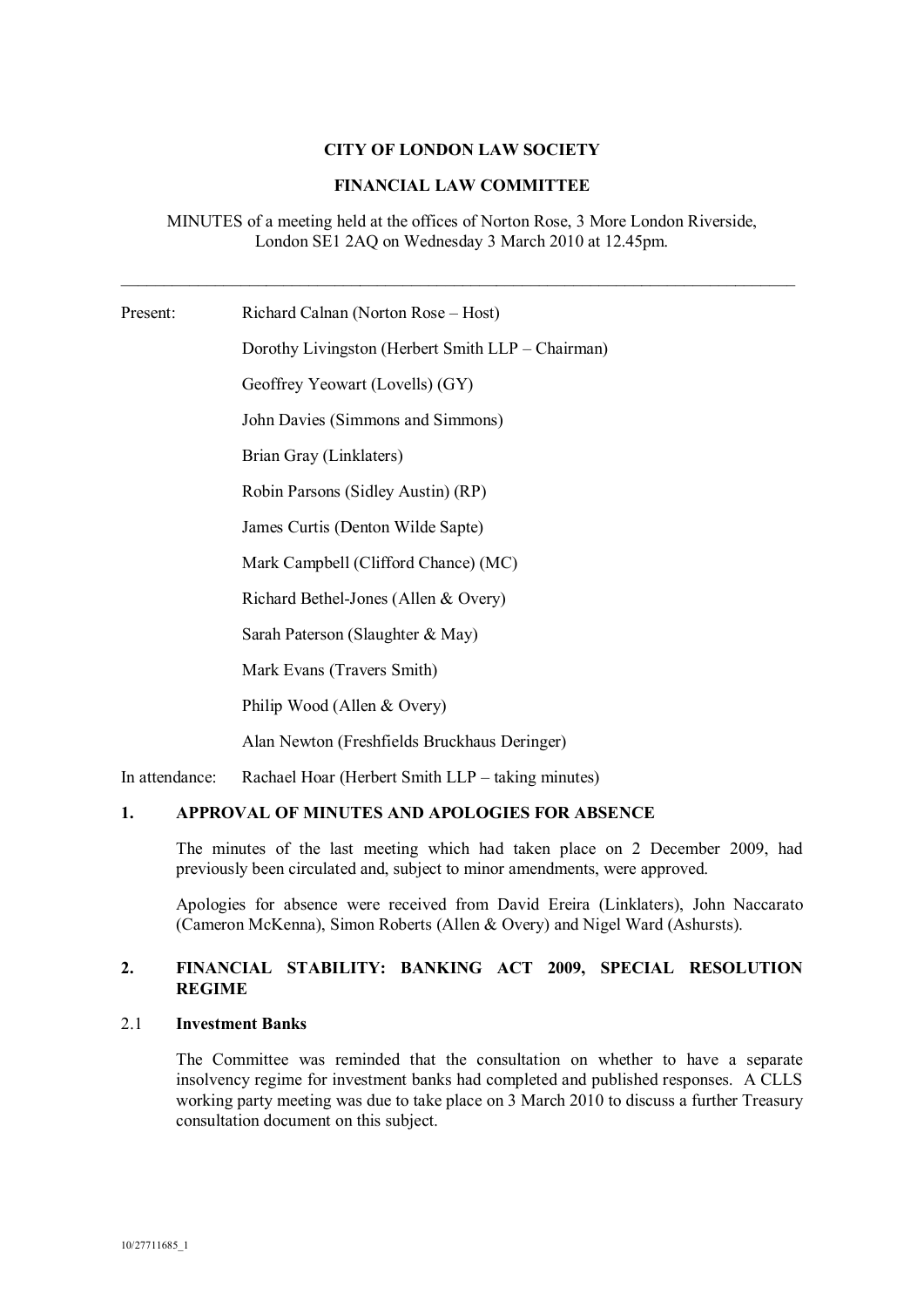*Afternote: the Committee's response is now available on the CLLS website alongside those of the Insolvency Law and Regulatory Law Committees, with whom the working party liaised in the preparation of their submission.* 

### 2.2 **Financial Services Bill and Banking Act 2009**

The Committee was reminded of the drafting concerns which had been raised in relation to clauses 33 and 36 of the draft Financial Services Bill relating to trusts and amendment and repeal powers. It was reported that David Ereira had represented the Committee at a parliamentary scrutiny committee to discuss the Bill, but that the Treasury did not consider any drafting changes were required in any of the areas identified by the Committee. The Committee would keep a watching brief and be prepared to raise these points again in the future.

*Afternote: the Bill was passed in the "wash-up" process prior to the election containing these provisions.* 

# 2.3 **Banking Liaison Panel**

It was reported that the revised draft Code of Practice was still in progress and that the small company netting issue was still under consideration by the Banking Liaison Panel.

# **3. FINANCIAL STABILITY: FSA. BASEL AND EU CONSULTATION ON CROSS BORDER CRISIS MANAGEMENT**

It was reported that the various FSA. Basel and EU activities were continuing. However, it was felt that the issues were highly technical and complex and that it was more appropriate for these to be taken forward by the BBA and other trade and regulatory bodies, rather than this Committee. Therefore no further action currently required.

#### **4. INSOLVENCY**

#### 4.1 **Insolvency Reform Consultation**

It was reported that following closure of the Insolvency Reform Consultation, a stakeholders' meeting had taken place on 18 January 2010 at which GY, DKL and RP had attended on behalf of the Committee. The focus was on developing a new court moratorium regime for CVAs for larger companies and schemes of arrangement. It was noted that the moratorium proposals are intended to address anomalies between the different UK insolvency regimes rather than making more major amendments to the regimes. It was also reported that a further consultation on these reforms may be released in the summer. The next stakeholders' meeting to discuss the proposals was due to take place on 15 March 2010.

*Afternote: there have been further requests from the Insolvency Service for the views of the Committee working party and a further meeting took place on 21<sup><i>st*</sup> April. The Insolvency *Service expects to start consultation on developed proposals during the summer.* 

## 4.2 **Insolvency Rules Modernisation**

The Committee was reminded that amendments to the Insolvency Rules were due to come into force on 6 April 2010.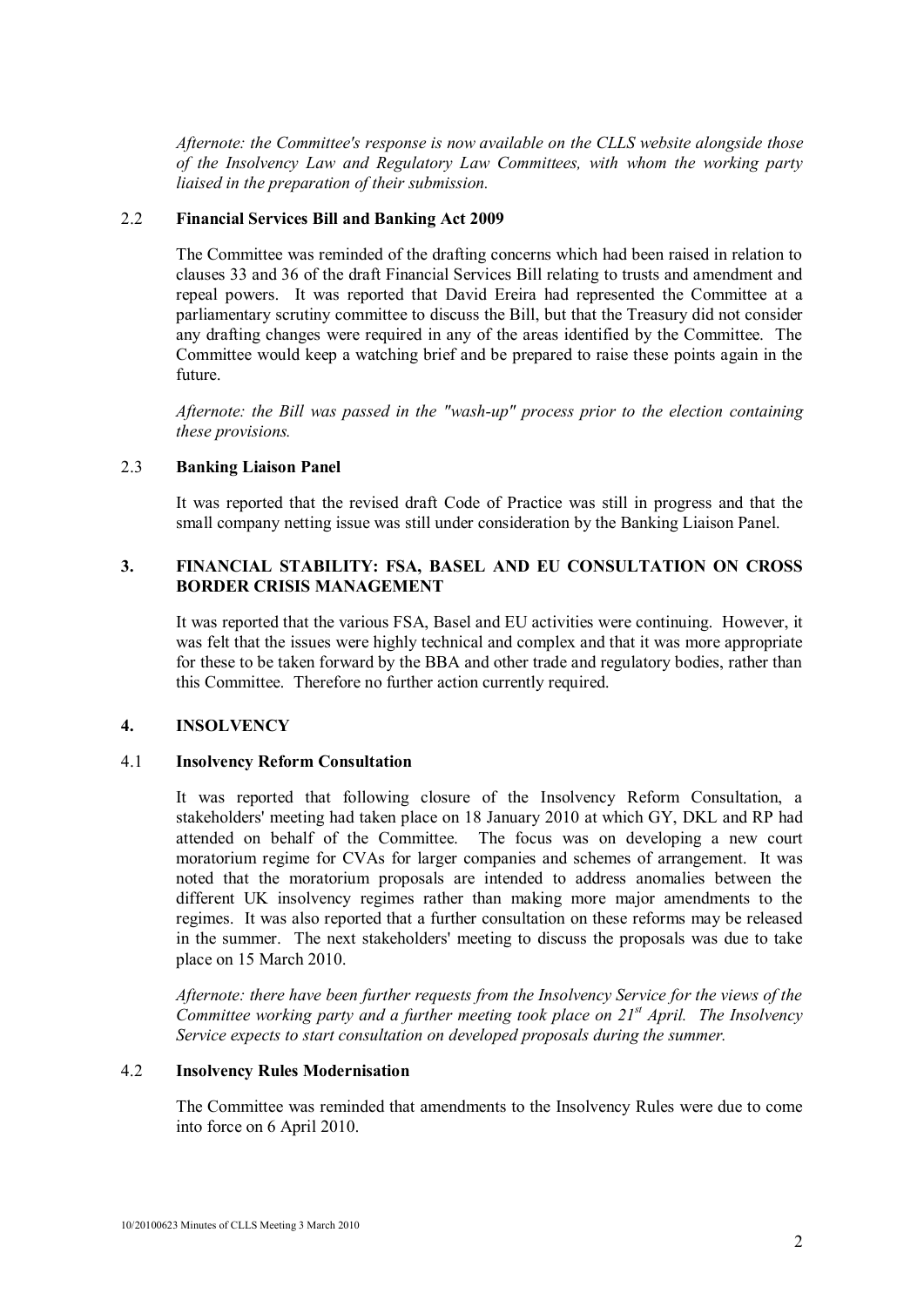#### **5.** ROME I REGULATION – ARTICLE 14

The Committee noted that a meeting of the Rome I working party had taken place on  $[22]$  January 2010 to discuss the Ministry of Justice consultation on the assignment provisions (Article 14). It was also reported that an exchange of views had taken place between two academics, Trevor Hartley and Roy Goode. A further meeting of the working party was due to take place on 4 March 2010 at which Trevor Hartley and Roy Goode would be present. Following the meeting a draft response to the consultation would be circulated to the Committee for approval.

*Afternote: The draft response paper on Article 14 of Rome I has been approved by the Committee and submitted and is available on the CLLS website.* 

#### **6. EUROPEAN CONTRACT LAW REFORM**

There was nothing to report in relation to the ongoing European contract law reform activities. The Committee would continue to keep a watching brief.

#### **7. ABI INVESTORS COVENANTS FOR BONDS PROJECT**

The Committee was reminded that the ABI had recently sought support for a proposal to standardise covenants in bonds to assist investors when reviewing bond documentation. A brief preview meeting of the proposal had been arranged by the ABI and some draft language had been prepared for those discussions. Members of the Committee who attended the meeting felt that the proposals were still at a very early stage and could not yet express a view on the proposals or indeed the language proposed. Some favoured standardisation, while others were concerned that "one size fits all" could be a straightjacket for businesses which was excessive. The Committee would keep developments under review

# 8. EXECUTION OF DOCUMENTS – MERCURY TAX GROUP CASE

The Committee was reminded that a Law Society guidance note an execution of documents by virtual means had recently been published which largely accorded with the note which had been prepared by the joint working party (JWP) of the CLLS Financial and Company Law Committees and the Law Society Company Law Committee in May 2009. It was further noted that some minor amendments had been made to the JWP note and that this was now available on the CLLS website.

#### **9. COMPANIES ACT 2006 (S39) AND ULTRA VIRES DOCTRINE**

The Committee was reminded that a draft note on the effect of the Companies Act 2006 on the ultra vires doctrine and the practice of checking constitutional documents had recently been circulated by MC for comment. Work was on-going on this.

*Afternote: A revised draft note has been circulated to the working party.*